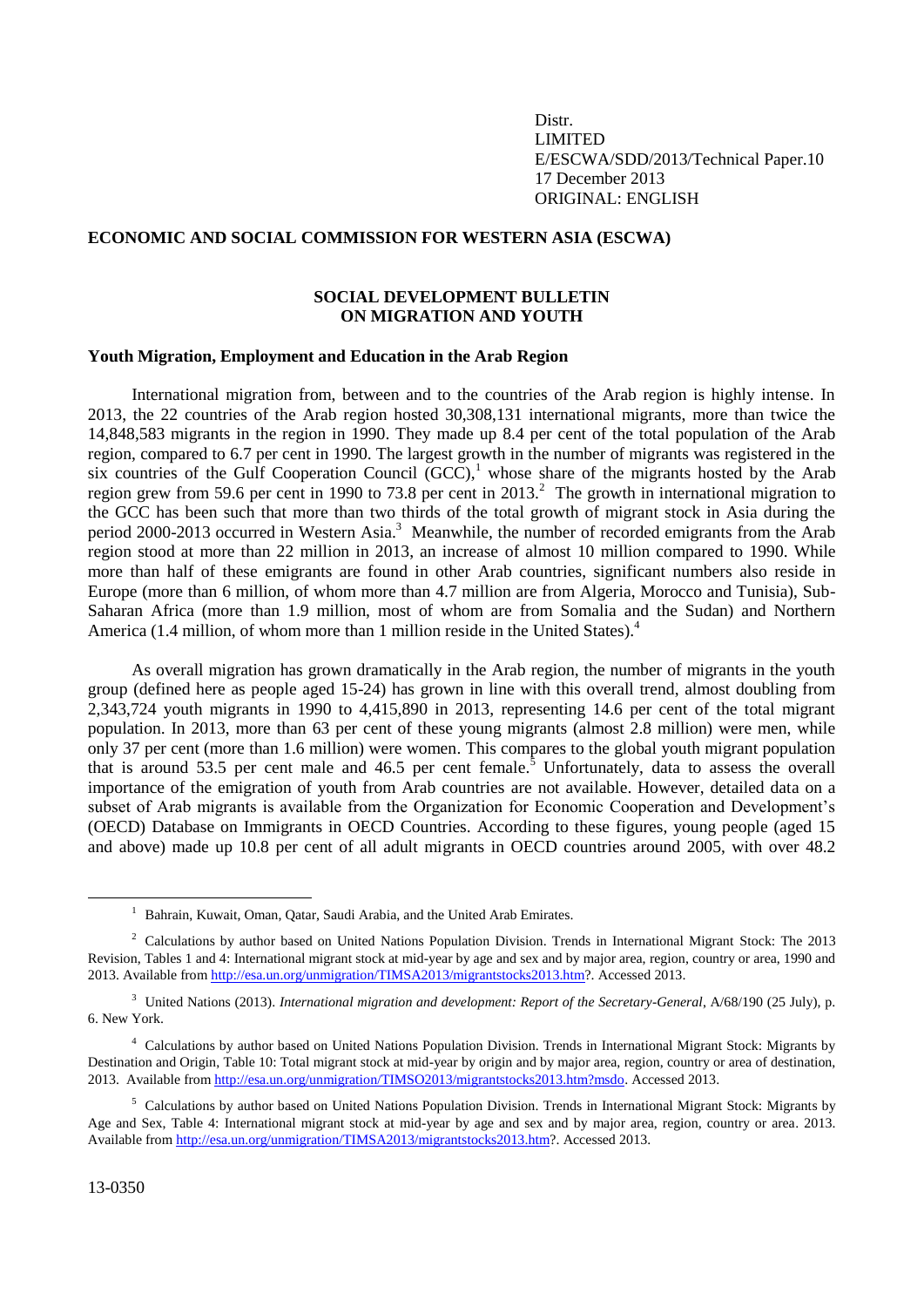per cent of these migrants being female, pointing to the importance of the emigration of young people from Arab countries. 6

These migration flows have important impacts on the development of Arab countries in terms of both opportunities and challenges. This bulletin will consider some of the most important trends in relation to youth and migration, particularly migration for employment, forced migration, family migration, and migration for education, and their policy implications.

### **Youth and labour migration**

1

The largest single migration flow within and to the region is labour migration. For all age groups, including young people, labour migration mostly concerns men, as can be seen from the youth migrant populations in the GCC countries, where migration is overwhelmingly labour-related and young women are highly underrepresented. This is especially true for the 20-24 age bracket, during which migrants are more likely to be in the country of destination for work reasons (see figure I and table 1).<sup>7</sup> For instance, in Qatar, in 2010, there were 75,000 male migrants in the 20-24 age bracket, compared to only 29,977 female migrants. In other such countries of destination as Saudi Arabia, the difference is less dramatic but still clear: in 2010, there were 453,069 20-24-year-old male migrants compared to only 262,558 20-24-year-old female migrants.<sup>8</sup>



**Figure I. Age structure of migrants in the GCC countries, 2013**

*Source:* Calculations by author based on United Nations Population Division. Trends in International Migrant Stock: Migrants by Age and Sex, Table 4: International migrant stock at mid-year by age and sex and by major area, region, country or area, 2013.

<sup>6</sup> Calculations by author based on OECD Database on Immigrants in OECD Countries, 2005/2006.

 $\frac{7}{1}$  Migrants in the 15-19 age bracket may be resident in GCC countries under their parents' residency visas; however, at age 21, male children of migrant parents lose this coverage. Therefore, most male migrants in the 20-24 age group are likely to be labour migrants. Female children of migrant parents are covered by their parents until they are married or their parents' visas expire.

<sup>&</sup>lt;sup>8</sup> Calculations by author based on United Nations Population Division. Trends in International Migrant Stock: Migrants by Age and Sex, 2010. Available fro[m http://esa.un.org/MigAge/.](http://esa.un.org/MigAge/) Accessed 14 June 2012.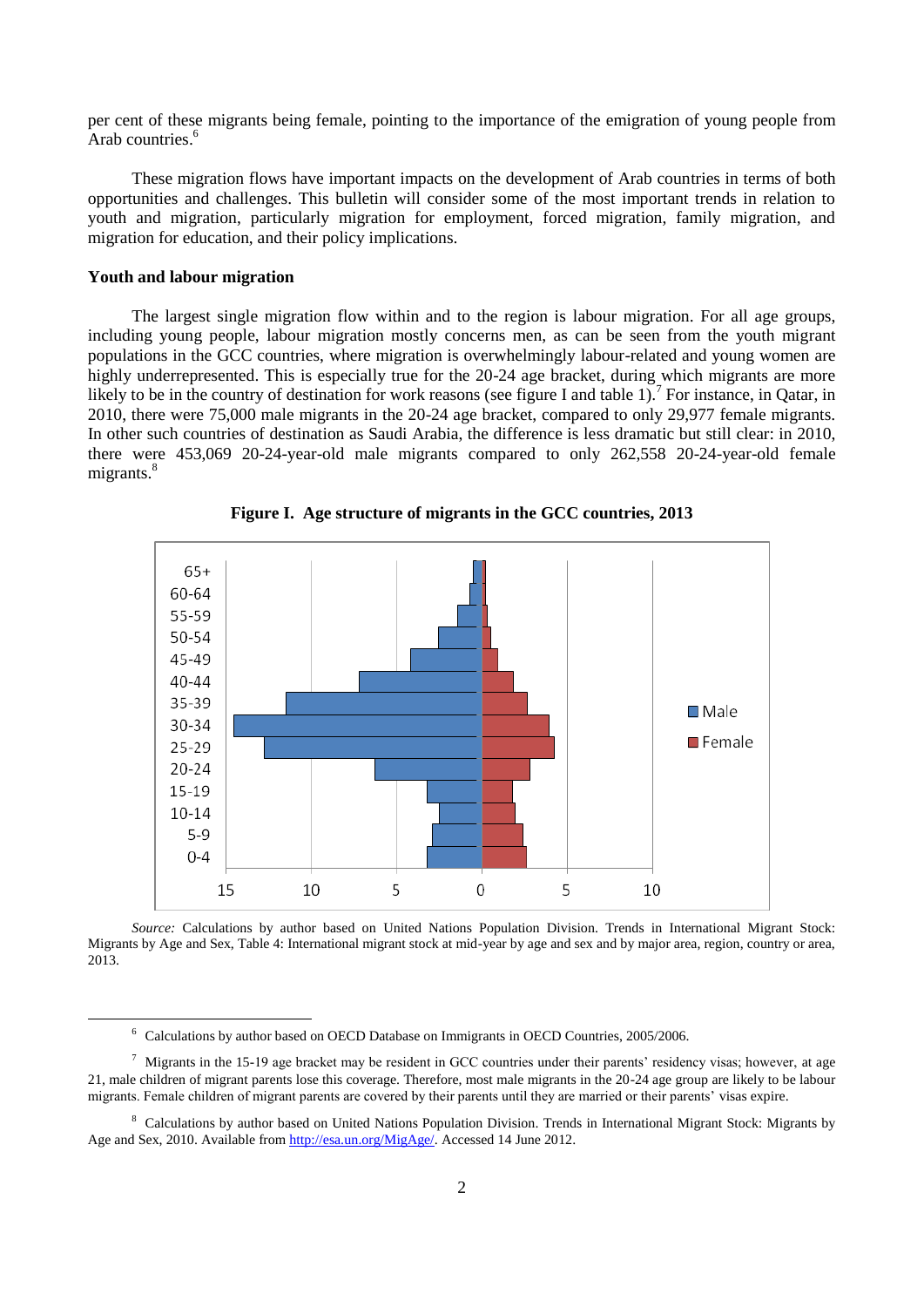|                |                                |         |              |                               |         |           | Female youth migrant |        |           |
|----------------|--------------------------------|---------|--------------|-------------------------------|---------|-----------|----------------------|--------|-----------|
|                | Total youth migrant population |         |              | Male youth migrant population |         |           | population           |        |           |
|                |                                |         | Youth $(15-$ |                               |         | Youth     |                      |        | Youth     |
| Country        | 15-19                          | 20-24   | 24)          | 15-19                         | 20-24   | $(15-24)$ | 15-19                | 20-24  | $(15-24)$ |
| <b>Bahrain</b> | 29007                          | 60147   | 89154        | 17787                         | 40923   | 58710     | 11220                | 19224  | 30444     |
| Kuwait         | 138672                         | 164608  | 303280       | 87665                         | 111 262 | 198927    | 51007                | 53346  | 104353    |
| Oman           | 19965                          | 121 208 | 141 173      | 12427                         | 93249   | 105676    | 7538                 | 27959  | 35497     |
| Qatar          | 38542                          | 104977  | 143519       | 22301                         | 75000   | 97301     | 16241                | 29977  | 46218     |
| Saudi Arabia   | 504250                         | 715627  | 1219877      | 288 161                       | 453069  | 741 230   | 216089               | 262558 | 478647    |
| United Arab    |                                |         |              |                               |         |           |                      |        |           |
| Emirates       | 386262                         | 866506  | 1252768      | 280851                        | 630036  | 910887    | 105411               | 236470 | 341881    |

TABLE 1. YOUTH MIGRANT POPULATION IN THE GCC COUNTRIES

*Source:* Calculations by author based on United Nations Population Division. Trends in International Migrant Stock: Migrants by Age and Sex, Table 4: International migrant stock at mid-year by age and sex and by major area, region, country or area, 2013.

The above data may reflect the gendered nature of the sectors in which young migrants work, such as construction, which is heavily masculinized. Moreover, migration of young women to this region is sometimes restricted by their countries of origin, which often set lower age limits for work in the domestic sector, which is a heavily feminized sector. For example, Indonesian women migrating to work as domestic workers must be at least 21 years of age, whereas in other sectors, the lower age limit is 18.<sup>9</sup> However, these rules are not always obeyed. A study on former migrant domestic workers who had returned from GCC countries to West Java Province in Indonesia found that more than 50 per cent of them had been under 21 the first time they had migrated.<sup>10</sup> These young women are particularly vulnerable to exploitation and abuse as the legal regimes governing domestic worker migration require them to be physically isolated in private homes and make them dependent on their employers for their residence visas under the *kafala* (sponsorship) system. Moreover, their work generally falls outside the scope of the labour law, depriving them of its protections. $^{11}$ 

Considering the youth employment crisis in the Arab region, it is understandable that many young people from Arab countries emigrate for employment. Finding a decent first job is very difficult for young people in the Arab region. According to the International Labour Organization (ILO), the youth unemployment rate in the Middle East was 29.1 per cent in 2013, while, in North Africa, it was 23.7 per cent, compared to a global youth unemployment rate of 12.6 per cent. In both cases, the unemployment rate for women was far higher, namely, 43.5 per cent in the Middle East and 36.7 per cent in North Africa.<sup>12</sup> Those youth who do find work are mostly forced to take up jobs in the informal sector with "low wages, precarious work conditions and [a] lack of social protection".

This difficulty in finding work of decent quality reflects the economic structure of countries in the region, in which private sector activities focus on areas which imply either low demands for labour,

<sup>9</sup> Raharto, Aswatini (2011). The Migratory Experience of Ex-Migrant Domestic Workers: The Example of Indonesia. *Inter-Regional Report on Labour Migration and Social Protection* (2013), p.77*.* New York: ESCWA-ESCAP.

 $10$  Ibid.

 $11$  Esim, Simel and Carole Kerbage (2013). The Situation of Migrant Domestic Workers in Arab States: A Legislative Overview. *Inter-Regional Report on Labour Migration and Social Protection* (2013), pp. 49-50*.* New York: ESCWA-ESCAP.

<sup>12</sup> International Labour Organization (ILO) (2013). *Global Employment Trends for Youth 2013: A Generation at Risk*, p. 80. Geneva. According to the ILO, the Middle East includes the Arab countries located in Asia and the Islamic Republic of Iran, while North Africa is made up of Algeria, Egypt, Libya, Morocco, the Sudan, and Tunisia.

<sup>13</sup> ESCWA (2012). *Integrated Social Policy Report IV: Labour Markets and Labour Market Policy in the ESCWA Region* (E/ESCWA/SDD/2011/3), p. 23. New York and Geneva: United Nations.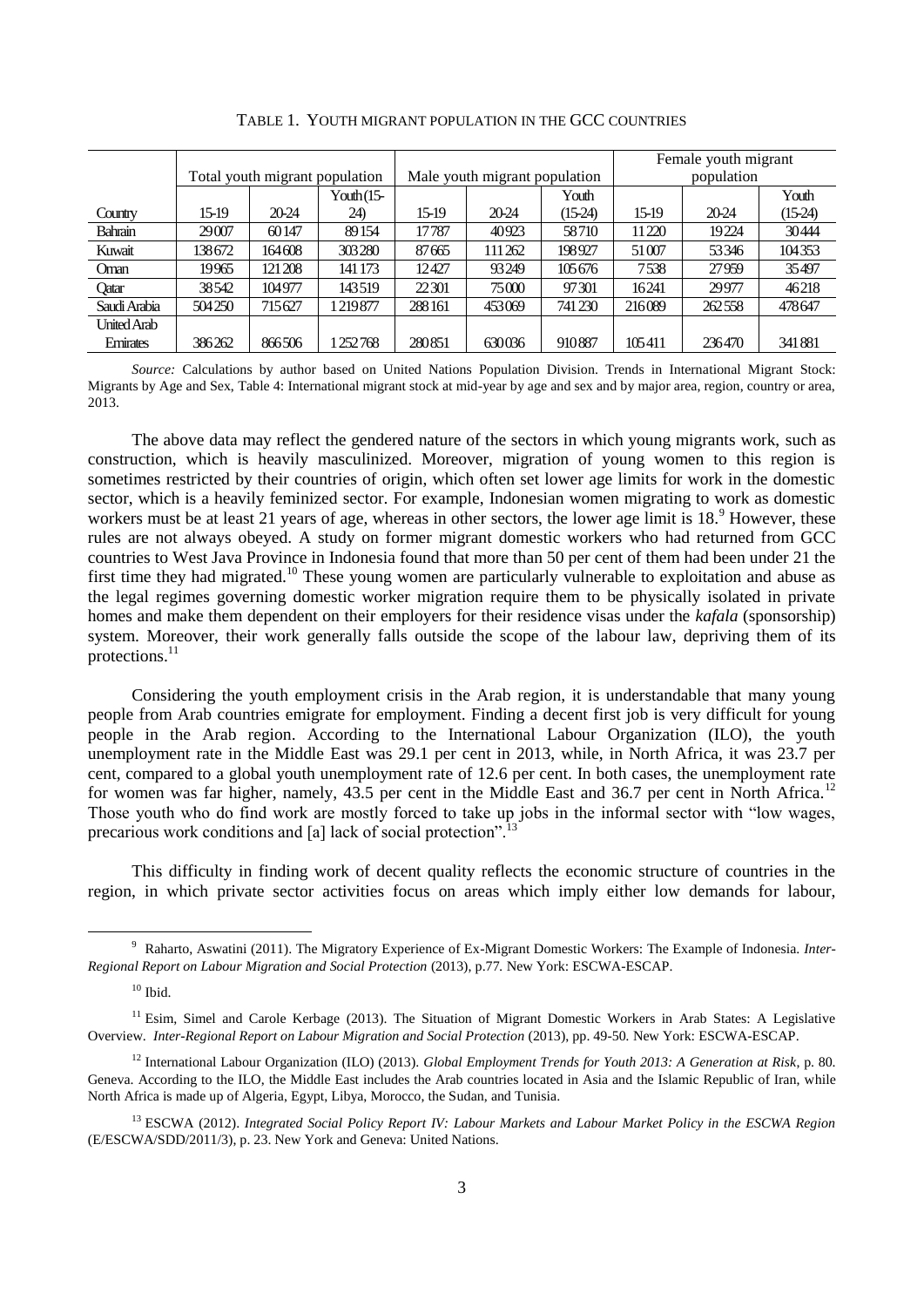including resource extraction industries or real estate, or low added-value activities which translate into poor quality jobs with few prospects for improvement. Meanwhile, public sector employment, the first choice of most educated young people, is decreasing.<sup>14</sup> The structure of immigration rules, particularly in the GCC countries, contributes to this difficulty: as foreign employees are not able to change jobs and are dependent on their employers for their continued residence in the country, they have little bargaining power. They are cheaper to hire even at higher levels of experience, and can have their contracts terminated more easily, all of which makes young nationals less attractive to hire.<sup>15</sup>

Furthermore, educational systems in Arab countries do not prepare students well for the labour market: although the achievements in primary education achieved by Arab countries are impressive, literacy remains low compared to other developing regions, and relatively few children go on to secondary and tertiary education. The courses of study pursued by students tend to be in the humanities and social sciences rather than in technical disciplines, while the methodologies used to teach them are traditional, failing to make use of best practices in terms of inquiry-based and student-centred learning and failing to develop problem-solving and communication skills.<sup>16</sup> Even if employment services are able to provide remedial training, it is "beset by limitations related to the content of programmes and skills [...], the inequitable distribution of services and weak coordination with and regulation of private providers".<sup>17</sup> Although some reform has taken place, public employment services rarely provide integrated services, lack capacity and only reach a small segment of the population in need.<sup>18</sup>

Thus, given the lack of opportunities to access decent work in Arab countries, it is not surprising that a survey by Silatech/Gallup in 2010 found that 30 per cent of respondents aged 15-29 (37 per cent of male and 24 per cent of female respondents) in Arab countries wanted to emigrate permanently and that the main factor which could convince respondents to stay was to "get a job/get a better job". Although intentions to migrate do not always transform into reality, they nonetheless show that, for many young people, both male and female, migration is seen as a means to improve their employment situation.<sup>19</sup>

Considering the above and the culture of migration which has consequently evolved in such countries as Morocco, where migration is seen as a main route to social betterment, young people want to move abroad to work, which many of them also do. This phenomenon does not just affect the unemployed: indeed, the Silatech/Gallup survey suggests that it is the higher-skilled and already-employed who are most likely to migrate. $^{20}$ 

However, young people might be constrained from migrating by the lack of the different forms of capital required to migrate, namely:

- Human capital, including qualifications or work experience required for a job;
- Financial capital, to pay recruitment fees or travel costs;
- Social capital, including access to networks of migrants in the country of destination, who can help them with finding work and with their travel and housing arrangements.

<sup>&</sup>lt;sup>14</sup> ESCWA (2012). Rethinking policies toward youth unemployment: What have we learned? Background Note for the United Nations Economic and Social Council (ECOSOC) Annual Ministerial Review Regional Preparatory Meeting, pp. 6-8.

<sup>15</sup> Hertog, Steffen (2012). A Comparative Assessment of Labor Market Nationalization Policies in the GCC. In *National Employment, Migration and Education in the GCC*, pp. 100-101. Berlin: Gerlach Press.

<sup>&</sup>lt;sup>16</sup> World Bank (2008). *The Road Not Traveled: Education Reform in the Middle East and North Africa, p.20. Washington D.C.* 

<sup>&</sup>lt;sup>17</sup> ESCWA (2012). *Active Labour Market Policies in Arab Countries* (26 March), p. 28. New York.

<sup>18</sup> Ibid., pp. 15-20.

<sup>19</sup> Silatech/Gallup (2010). *The Silatech Index: Voices of Young Arabs* (November)*,* p.55.

 $20$  Ibid., pp. 55-56.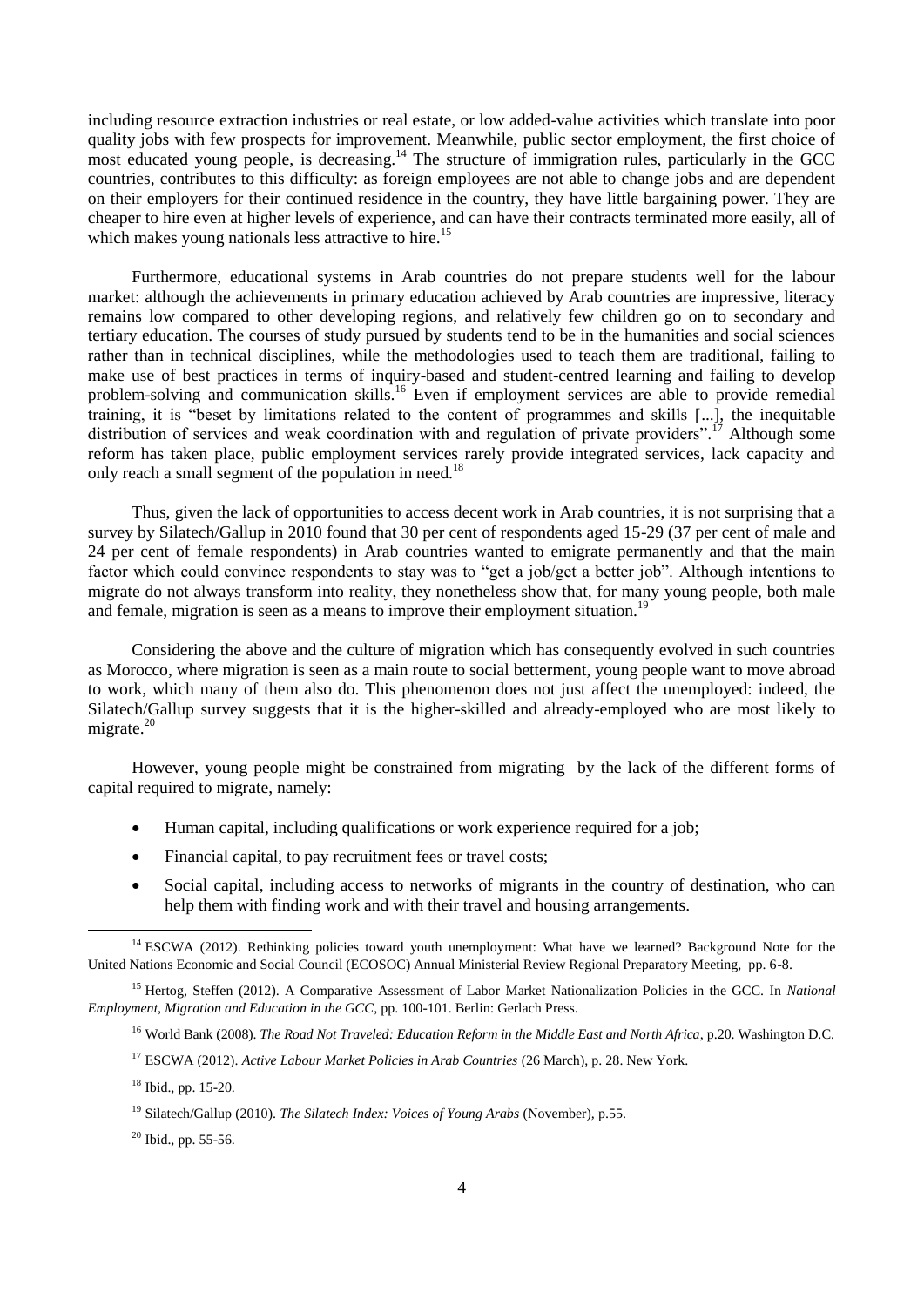## **Forced migration of youth**

The second most important migration flow in the region is that related to forced migration, with forced migrants coming from within the region and neighbouring countries, particularly the Horn of Africa. Young women and men are more highly-represented in this group. In Jordan, for instance, the number of young female migrants, most of whom were refugees from Iraq, Palestine and the Syrian Arab Republic, increased from 147,956 in 2000 to 202,188 in 2013, representing 48.9 per cent of the total youth migrant population. In other countries where refugees make up the majority of the migrant population, as is the case in the Syrian Arab Republic and Yemen, the small difference between the genders in a refugee-dominated migrant population seem to bear this trend out.<sup>21</sup> The situation for many youth forced migrants is rather precarious: there are often restrictions preventing refugees from being able to work in Arab countries, leaving young forced migrants in a situation of socioeconomic vulnerability at risk of exploitation in irregular labour markets.

### **Family migration**

Another form of migration for young people in the region, and young women in particular, is migration for family reunion or formation. This is particularly important for the female children of migrants in GCC countries: whereas male children of migrants lose their residency rights after the age of 21, unmarried female children of migrant parents are able to remain in countries of destination as long as their parents' residency is valid.<sup>22</sup> However, opportunities for male and female children of migrants to participate in family reunion tend to be limited to highly-skilled and highly-paid workers, depriving many young people of the possibility of being with their parents.<sup>23</sup> Moreover, migration for marriage is an important phenomenon for young women in the region: for instance, a survey in Palestine found that younger women who migrated predominantly did so for marriage. $^{24}$ 

#### **Migration for higher education**

In 2010, 219,389 internationally mobile students were studying in the Arab region.<sup>25</sup> Students from other Arab countries make up the largest group of internationally mobile students in the Arab region, accounting for almost 20.5 per cent of this population. This number might be even higher considering that it is possible that many students from Arab countries are among the 151,131 internationally mobile students whose region of origin is "unknown".<sup>26</sup> The main countries of destination in the region for internationally mobile students in 2010 are shown in figure II, while figure III lists the countries which had the most important foreign student populations in relative terms in 2004.

 $23$  lbid.

<sup>&</sup>lt;sup>21</sup> Calculations by author based on UN-DESA, Trends in international migrant stock: the 2013 Revision. Available from http://esa.un.org/unmigration/wallchart2013.htm.Accessed 14 June 2012.

<sup>22</sup> Ghoneim, Ahmed and Hanan Natheer (2013). Migration Policies in ESCWA Countries. *International Migration and Development in the ESCWA Region: Challenges and Opportunities*, p. 27.

<sup>24</sup> Blangiardo, Gian Carlo (2012). *Gender and Migration in Southern and Eastern Mediterranean and Sub-Saharan African Countries*, pp. 30-32*.* CARIM Research Report 2012/1. Italy: European University Institute, Robert Schuman Centre for Advanced Studies.

<sup>&</sup>lt;sup>25</sup> United Nations Economic, Scientific and Cultural Organization (UNESCO) (2012). *Global Education Digest 2012*. *Opportunities Lost: The Impact of Grade Repetition and Early School Leaving*, p. 133. Montreal, Canada. The UNESCO definition of the Arab region does not include the Comoros and Somalia.

<sup>26</sup> lbid., p. 133.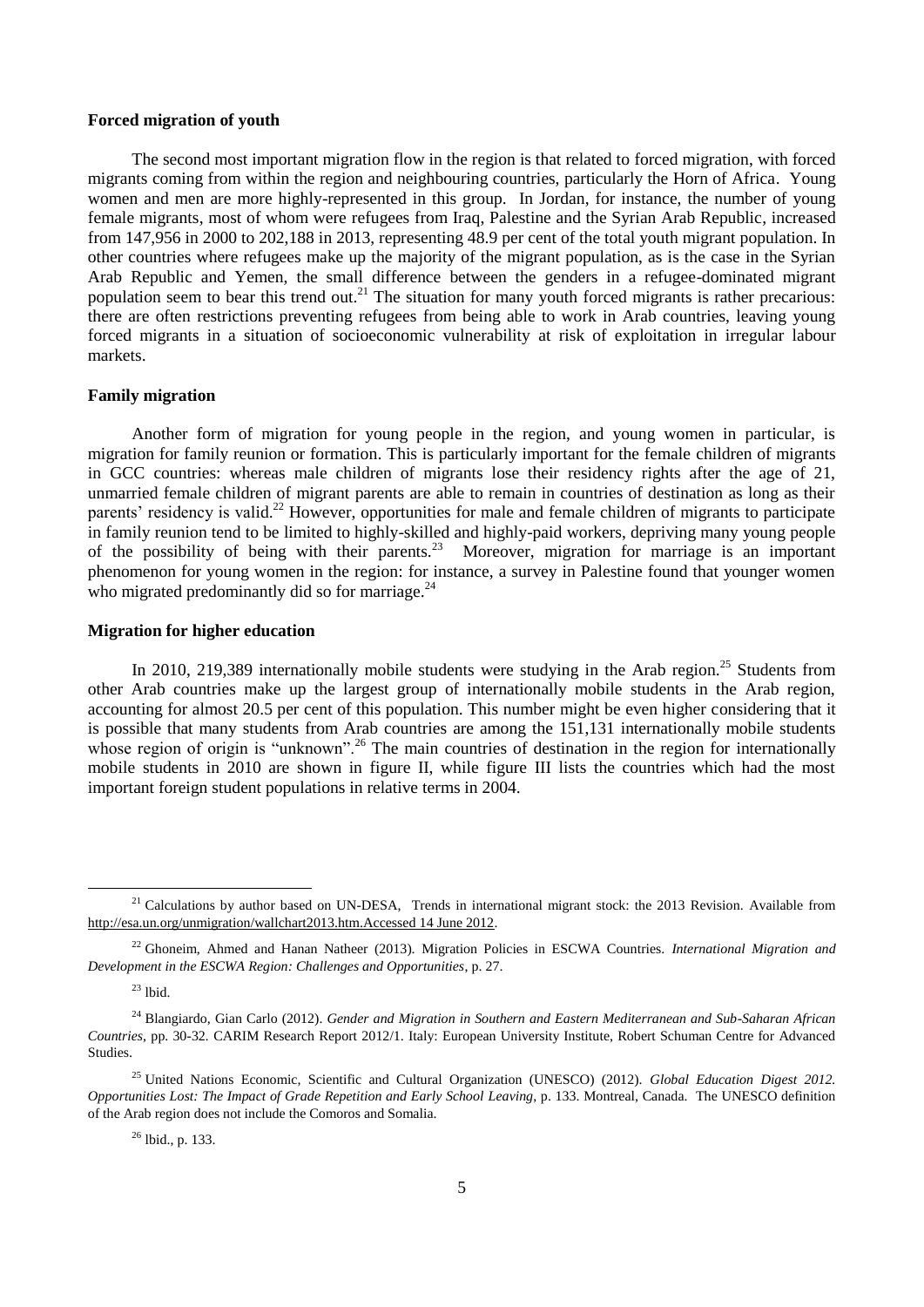

**Figure II. Number of inbound internationally mobile students in selected Arab countries, 2010**

*Source:* UNESCO (2012). *Global Education Digest 2012. Opportunities Lost: The Impact of Grade Repetition and Early School Leaving*, Table 9, pp. 130-133.



**Figure III. Internationally mobile students as a proportion of the total student body, 2004**

*Source*: International Organization for Migration (IOM) (2008). *World Migration Report 2008: Managing Labour Mobility in the Evolving Global Economy*, p. 107. Geneva.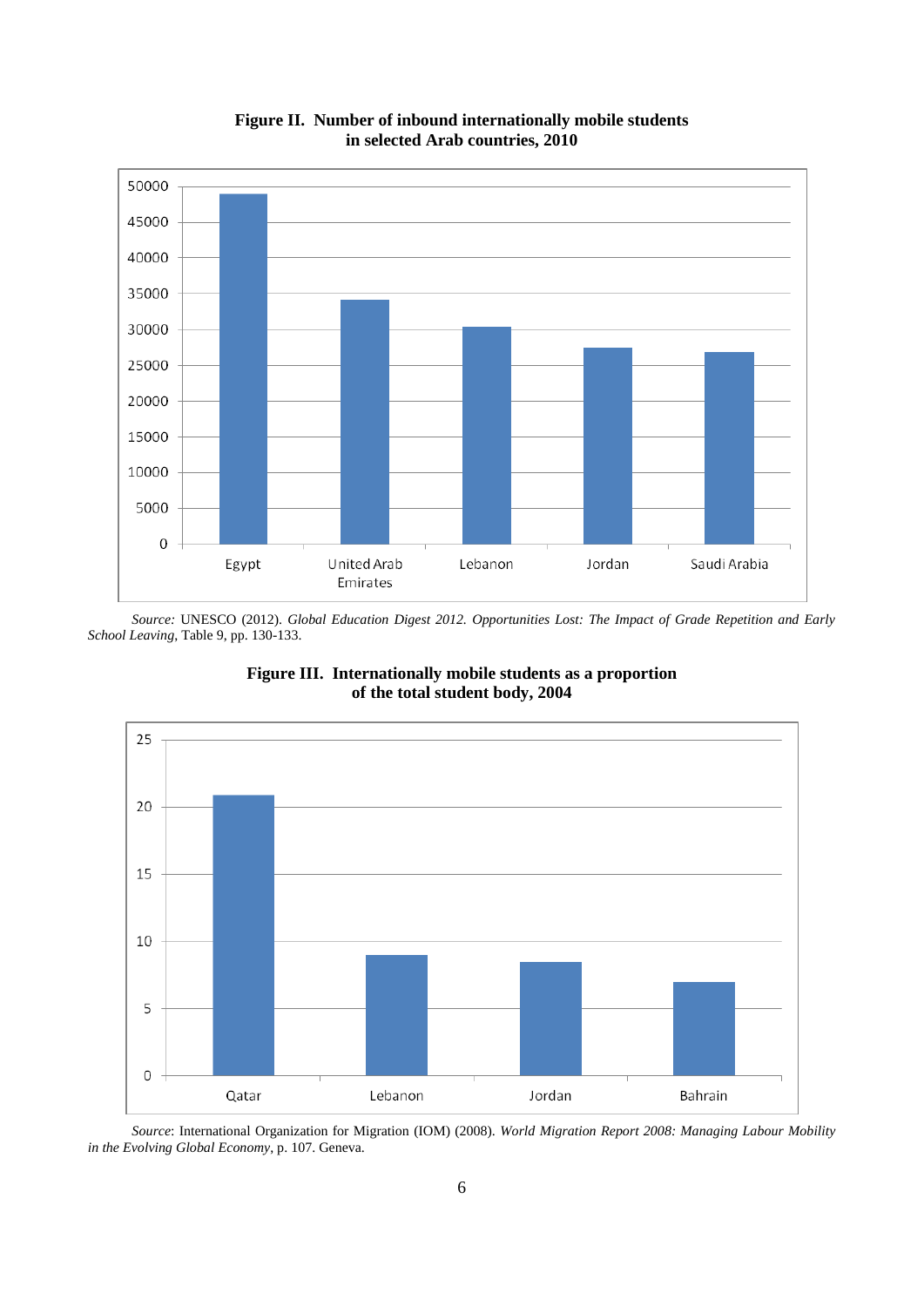In such countries as Lebanon, Qatar and the United Arab Emirates, female internationally mobile students outnumber their male counterparts.

Although relatively low by comparison to the number of migrants in the region, the number of internationally mobile students is likely to increase as the range of tertiary education institutions across the region continues to grow. Egypt has traditionally been the main country of destination for internationally mobile students, with the American University in Cairo and the Al-Azhar University, also in Cairo, being major poles of attraction.<sup>27</sup> However, in recent years, the higher education systems in the countries of the GCC have undergone a major reform. Such countries as Qatar, Saudi Arabia and the United Arab Emirates are expanding their tertiary education facilities, both through the foundation and expansion of such homegrown universities as the King Abdullah University of Science and Technology in Saudi Arabia (founded in 2009), and the collaboration with universities from Asia, Europe, North America and Oceania through such initiatives as Education City in Qatar and the Dubai International Academic City.

There is, therefore, an important migration angle to these new university hubs in the region as they are likely to have a major impact on intraregional student mobility flows. Most notably, they open new opportunities for students from the region to study at highly prestigious tertiary educational institutions without having to travel outside the region. At the same time, countries of destination are increasingly recognizing that student migration is important in the global search for talent. In many countries of the Global North, a large proportion of students stay in their countries of study to take up jobs.<sup>28</sup> This approach could serve as a model for such countries as Qatar which aim to upgrade the skills of their migrant workforces,<sup>29</sup> as graduates from universities within the country are more likely to have the relevant skills and knowledge needed in the country.<sup>30</sup> However, in the absence of appropriate regional cooperation, this approach risks exacerbating trends towards the brain drain of students and staff from poorer countries of the region.<sup>31</sup> The dearth of research and understanding about the effects of student mobility in general,  $32$  and student mobility within the Arab region in particular, makes it presently difficult to draw conclusions on this form of mobility and its effects.

In 2010, 249,277 students from Arab countries studied abroad, making up almost 7 per cent of the total internationally mobile student population.<sup>33</sup> Unfortunately, no global data is available to compare the number of young men and women studying abroad. However, data on individual cases suggests that men are more likely to study abroad than women: according to figures from the Ministry of Higher Education in Saudi Arabia, only 23.2 per cent of scholarship students in 2011 were female,  $34$  while figures from the

<sup>31</sup> Romani, Vincent (2008). The Politics of Higher Education in the Middle East: Problems and Prospects. *Middle East Brief*, No. 36 (May 2009)*,* p. 2*.* Brandeis University, Crown Centre for Middle East Studies.

 $32$  Findlay, Allan (2011). An Assessment of Supply and Demand-Side Theorizations of International Student Mobility. In *International Migration*, vol. 49, No. 2, p. 165. Georgetown University; see also King, Russell and Parvati Raghuram (2012). International Student Migration: Mapping the Field and New Research Agendas, p. 127. Published online 13 November 2012. Available from http://onlinelibrary.wiley.com/doi/10.1002/psp.1746/pdf.

<sup>33</sup> UNESCO, 2012, p. 137.

<sup>27</sup> Becker, Rosa and Renze Kolster (2012). *International Student Recruitment: Policies and Developments in Selected Countries*, p. 81. Netherlands Organisation for International Cooperation in Higher Education.

<sup>28</sup> International Organization for Migration (IOM) (2008). *World Migration Report 2008: Managing Labour Mobility in the Evolving Global Economy*, p. 115. Geneva. Gribble, Cate (2008). Policy Options for Managing International Student Migration: the Sending Country Perspective. *Journal of Higher Education Policy and Management*, vol. 30, No. 1, p. 25.

<sup>29</sup> General Secretariat for Development Planning. *Qatar: National Vision 2030*.

<sup>30</sup> Kuptsch, Christiane (2006). Students and talent flow – the case of Europe: From castle to harbour? In *Competing for Global Talent* (2006). Kuptsch, Christiane and Eng Fong Pang (eds.), pp. 39-40. Geneva: International Labour Office and International Institute for Labour Studies.

<sup>34</sup> Arab News (2013). *US most preferred destination for Saudi students : Ministry.* Jeddah (5 March). Available from [http://www.arabnews.com/saudi-arabia/us-most-preferred-destination-saudi-students-ministry.](http://www.arabnews.com/saudi-arabia/us-most-preferred-destination-saudi-students-ministry)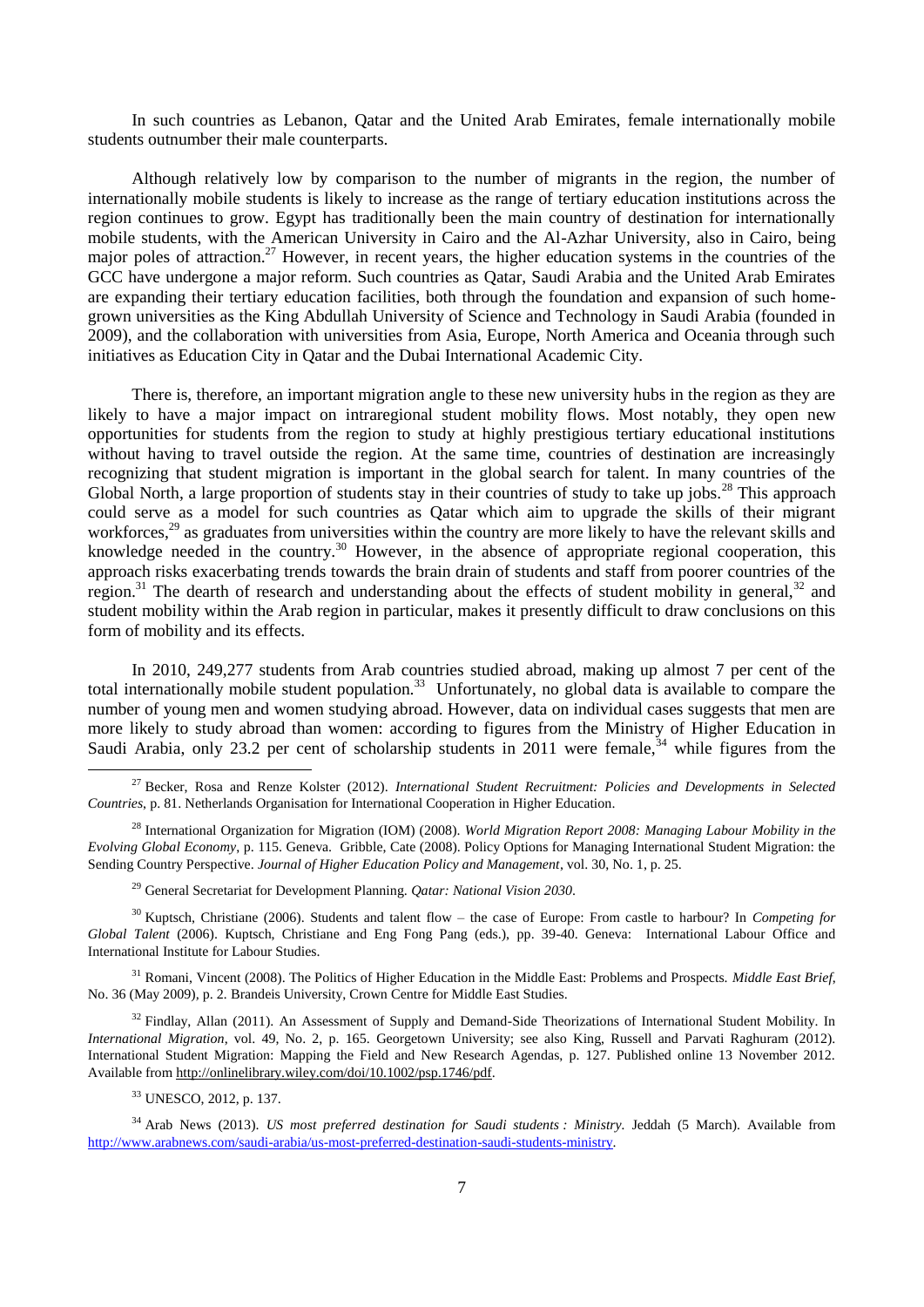Conférence des Grandes Écoles in France showed that, in 2009-2010, only 34.2 per cent of students from Maghreb countries attending these elite institutions were female.<sup>35</sup>

As figure IV shows, the former French colonies of the Maghreb, namely, Algeria, Mauritania, Morocco, and Tunisia, in addition to Saudi Arabia, make up the largest groups of outbound internationally mobile students in numbers; the outbound mobility ratio, however, is highest in Comoros and Djibouti, with 60.9 per cent and 51.6 per cent, respectively. This reflects, on the one hand, the small size of their populations and the lack of local opportunities in tertiary education, and, on the other hand, the similarities between the educational systems in place in these countries and in France, the main country of destination for these students also contribute to this high ratio. Special programmes run by France aim at facilitating the recruitment of students from these countries.



**Figure IV. Number of outbound internationally mobile students from Arab countries, 2010**

*Source:* UNESCO, 2012. Table 10, pp. 134-137.

-

Despite the importance of intraregional migration in accounting for internationally mobile students in Arab countries, available data shows that most internationally mobile students from Arab countries study outside the region (see figure V). As to the connection between the countries of origin and the countries of destination, it is worth noting that the high number of students travelling to study in France is made up predominantly of students from the former French colonies, namely, Algeria, Comoros, Djibouti, Lebanon, Mauritania, Morocco, Syrian Arab Republic, and Tunisia, whereas more than 72 per cent of the Arab students in the United States are from GCC countries, with more than 50 per cent from Saudi Arabia alone. These trends are influenced by different factors, including linguistic affinities and geographical proximity in the case of the Maghreb countries; bilateral agreements and structures facilitating student mobility between specific countries, for instance between Jordan and the Ukraine; $36$  and financial support for studying abroad

<sup>35</sup> Poree, Brigitte (2011). *Les Grandes Écoles sur la scène internationale. Enquête mobilité 2011.* Conférence des Grandes Écoles, p. 40. Paris.

<sup>&</sup>lt;sup>36</sup> Embassy of Ukraine in the Hashemite Kingdom of Jordan (2012). Cultural and humanitarian cooperation. Available from [http://jordan.mfa.gov.ua/en/ukraine-jo/culture.](http://jordan.mfa.gov.ua/en/ukraine-jo/culture)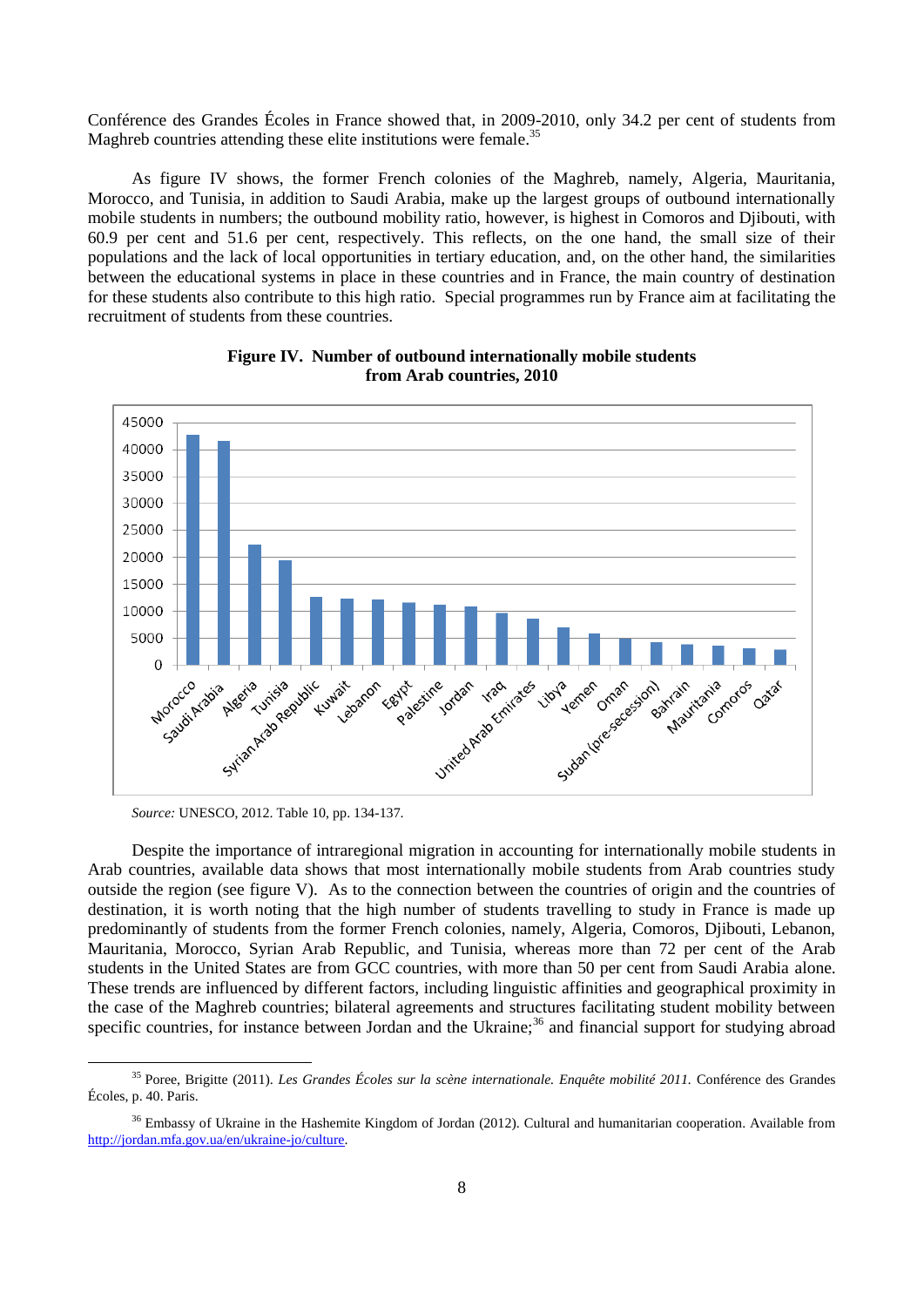in the case of the GCC countries, for instance, through the King Abdullah Scholarship in Saudi Arabia, the largest scholarship programme in the world. $37$ 



**Figure V. Top ten countries of destination for students from Arab countries, 2010**

While global figures relating to the fields of study of these students are unavailable, the aggregation of trends presented in different reports suggests that students from Arab countries tend to study in such fields as science, technology and engineering. In 2008, 49.2 per cent of Saudi students receiving scholarships from the King Abdullah Foundation chose these fields,<sup>39</sup> as did 37 per cent of students from the Maghreb countries studying in France.<sup>40</sup> Economics are also popular, with 23 per cent of students from the Maghreb countries and 42 per cent of Egyptian students in France studying this subject.<sup>41</sup> Medicine is particularly popular among students from the Syrian Arab Republic, Lebanon and Algeria studying in France, with 42 per cent of Syrian students and 20 per cent of Lebanese and Algerian students each enrolled in medical courses.<sup>42</sup> These preferences can be, in part, explained by the existence of agreements in specific fields, but also reflect the individual "pragmatic choices" made by students who aim to use their studies to access jobs either in the countries of destination or back in their countries of origin.<sup>43</sup>

 $38$  This accounts for only 81.2 per cent of the internationally mobile students from Arab countries.

*Source:* UNESCO, 2012. Table 10, pp. 134-137.<sup>38</sup>

<sup>37</sup> Lamine, Bechir (2010). *Towards an Arab Higher Education Space: International Challenges and Societal Responsibilities.*  Proceedings of the Arab Regional Conference on Higher Education, Cairo, 31 May, 1-2 June 2009, p. 719. Beirut: UNESCO.

<sup>39</sup> Arab News, 2013.

<sup>40</sup> Campus France (2011). *La mobilité des étudiants du Maghreb, de l'Egypte et du Levant* (Mai), p. 3. Available from [http://ressources.campusfrance.org/publi\\_institu/agence\\_cf/notes/fr/note\\_02\\_hs\\_fr.pdf.](http://ressources.campusfrance.org/publi_institu/agence_cf/notes/fr/note_02_hs_fr.pdf)

<sup>41</sup> Campus France, 2011, pp. 3-6.

 $42$  Campus France, 2011, pp. 5, 7 and 8.

<sup>43</sup> Balac, Ronan (2010). Les mobilités internationales des étudiants marocains. In *Espaces, Populations, Sociétés*, vol. 2-3, pp. 395-411 Available fro[m http://eps.revues.org/4264#tocto1n3.](http://eps.revues.org/4264#tocto1n3)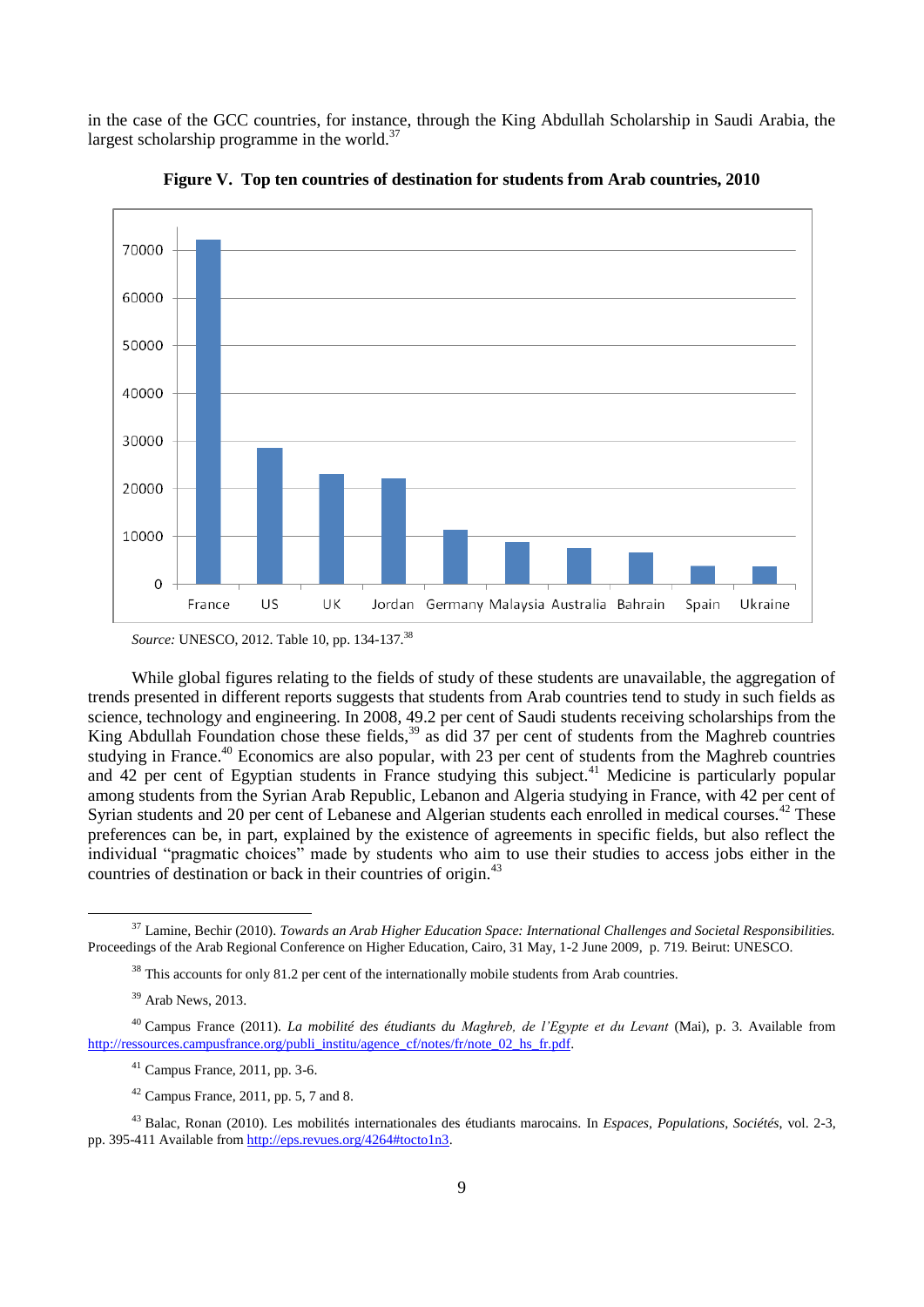Outward student mobility has always been used by developing countries as a tool for development. It enables countries of origin to upgrade the skills of their workforce by allowing students to access learning opportunities which are not available locally, with the hope that they will be able to use these skills in their home countries. Saudi Arabia, for instance, has supported students to study abroad since the 1920s.<sup>44</sup> Many students, however, prefer to stay in their countries of destination after graduation. Thus, in order to ensure that this potential is not lost, countries of origin need to provide incentives attracting young people to return to their countries of origin to use their newly-acquired skills. At the same time, they need to reach out to those students who choose to remain abroad to encourage and support their involvement in such transnational development activities as sending remittances, establishing trading links, advocating their countries of origin abroad, and engaging in short-term returns.<sup>45</sup>

## **Conclusion and recommendations**

Young men and women migrate to, within and from the Arab region as dependents and independent migrants, both voluntarily and involuntarily. Migration can carry risks for young women and men, in particular in relation to forced labour and trafficking in persons: young women can be vulnerable to forced labour in countries of destination in begging, domestic work and prostitution, either as refugees or as deceived migrant workers. Young male migrants are also vulnerable to forced labour.<sup>46</sup>

However, as with older adults, voluntary migration is primarily an opportunity for migrants in this age group. Not only does migration for employment increase young people's opportunities to increase their earnings, but it can also be a major opportunity to improve their education and careers, for their own benefit as well as the benefit of both their countries of origin and destination.

There is a clear relationship between youth migration from the Arab region and young people's search for better employment opportunities. To address this nexus, Arab countries are recommended to consider the following:

- Directing State investment towards, and providing tax incentives for companies to invest in, research and development and training for staff in the private sector to improve the quality of jobs and provide incentives for young people to stay in their countries of origin;
- Engaging in outreach activities towards young migrants living abroad to encourage them to invest their financial and human capital in decent employment-generating activities in their countries of origin;
- Loosening the restrictions on the mobility of foreign employees in Arab countries, in order to reduce the attractiveness of expatriate workers for employers;
- Developing national action plans on youth employment which incorporate a migration perspective, to promote coordinated and comprehensive policies aimed at improving youth employability, with particular focus on skill-upgrading and labour-matching services for national, regional and international labour markets;
- Implementing such existing agreements as Arab Labour Organization (ALO) Agreements 1 and 4 on the Movement of Arab Manpower and ALO Agreement 14 on the Arab Worker's Right to Social Insurance when Moving for Employment in an Arab Country, to enable young people to move within the region to fill skill and labour force gaps;

<sup>44</sup> Lamine, 2010, p. 718.

<sup>45</sup> IOM, 2008,pp. 121-122*.*

<sup>46</sup> United States of America Department of State (2012). *Trafficking in Persons Report* (June).